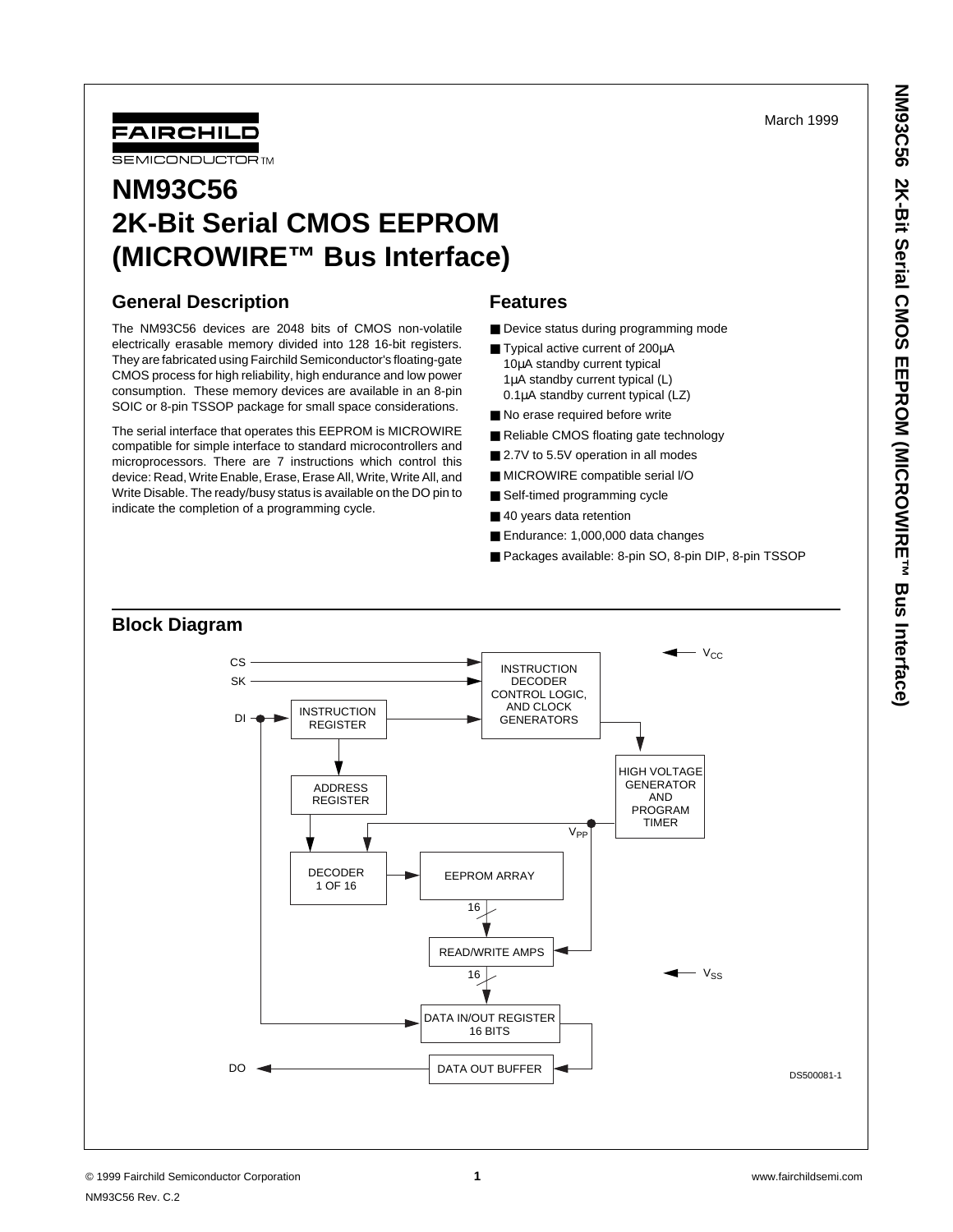

#### **Rotated Die (93C56T)**



#### **Pin Names**

| CS.                     | <b>Chip Select</b> |
|-------------------------|--------------------|
| SK                      | Serial Data Clock  |
| DΙ                      | Serial Data Input  |
| DO                      | Serial Data Output |
| GND                     | Ground             |
| $V_{\text{C} \text{C}}$ | Power Supply       |
|                         |                    |

# **Ordering Information**

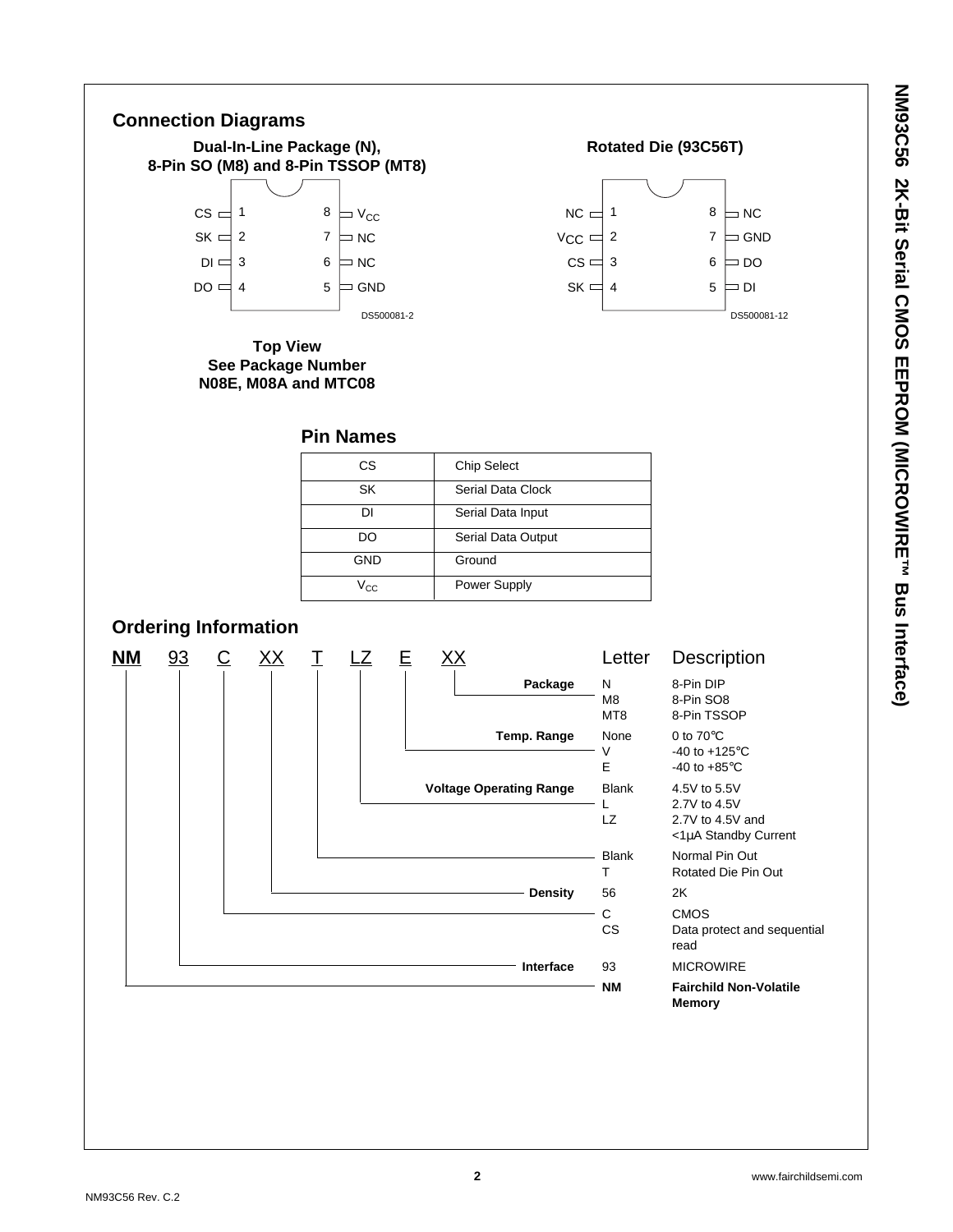# **Absolute Maximum Ratings** (Note 1)

Lead Temperature (Soldering, 10 sec.) +300°C ESD Rating 2000V

with Respect to Ground

|                             |                                      | $  -$            |
|-----------------------------|--------------------------------------|------------------|
| Ambient Storage Temperature | $-65^{\circ}$ C to +150 $^{\circ}$ C | Ambien           |
| All Input or Output Voltage | $+6.5V$ to $-0.3V$                   | N٨<br><b>NIN</b> |

# **Operating Range**

| <b>Ambient Operating Temperature</b> |                                       |
|--------------------------------------|---------------------------------------|
| NM93C56                              | $0^{\circ}$ C to +70 $^{\circ}$ C     |
| NM93C56E                             | -40 $\degree$ C to +85 $\degree$ C    |
| <b>NM93C56V</b>                      | -40 $^{\circ}$ C to +125 $^{\circ}$ C |
| Power Supply $(V_{CC})$              | 4.5V to 5.5V                          |

# **Standard V<sub>CC</sub> (4.5V to 5.5V) DC and AC Electrical Characteristics**

| <b>Symbol</b>               | <b>Parameter</b>                                 | <b>Part Number</b>                  | <b>Conditions</b>                                                     | Min.                 | Max.                | <b>Units</b>     |
|-----------------------------|--------------------------------------------------|-------------------------------------|-----------------------------------------------------------------------|----------------------|---------------------|------------------|
| $I_{\text{CCA}}$            | <b>Operating Current</b>                         |                                     | $CS = V_{IH}$ , $SK = 1MHz$                                           |                      | 1                   | mA               |
| $I_{\rm CCS}$               | <b>Standby Current</b>                           |                                     | $CS = V_{IL}$                                                         |                      | 50                  | μA               |
| $I_{\rm IL}$<br>$I_{OL}$    | Input Leakage<br>Output Leakage                  |                                     | $V_{IN}$ = 0V to $V_{CC}$<br>(Note 2)                                 |                      | ±1                  | μA               |
| $V_{IL}$<br>$V_{\text{IH}}$ | Input Low Voltage<br>Input High Voltage          |                                     |                                                                       | $-0.1$<br>2          | 0.8<br>$V_{CC} + 1$ | $\vee$           |
| $\rm V_{OL1}$<br>$V_{OH1}$  | <b>Output Low Voltage</b><br>Output High Voltage |                                     | $I_{OL} = 2.1mA$<br>$I_{OH} = -400 \mu A$                             | 2.4                  | 0.4                 | $\vee$<br>$\vee$ |
| $V_{OL2}$<br>$V_{OH2}$      | <b>Output Low Voltage</b><br>Output High Voltage |                                     | $I_{OL}$ = 10 $\mu$ A<br>$I_{OH} = -10 \mu A$                         | $V_{\text{CC}}$ -0.2 | 0.2                 | $\vee$<br>V      |
| $f_{\mathsf{SK}}$           | <b>SK Clock Frequency</b>                        |                                     | (Note 3)                                                              | $\Omega$             | $\mathbf{1}$        | MHz              |
| $t_{\mathsf{SKH}}$          | SK High Time                                     | <b>NM93C56</b><br><b>NM93C56E/V</b> |                                                                       | 250<br>300           |                     | ns               |
| $t_{SKL}$                   | <b>SK Low Time</b>                               |                                     |                                                                       | 250                  |                     | ns               |
| $t_{\text{SKS}}$            | SK Setup Time                                    |                                     | SK must be at $V_{II}$ for<br>t <sub>SKS</sub> before CS goes<br>high | 50                   |                     | ns               |
| $t_{CS}$                    | Minimum CS<br>Low Time                           |                                     | (Note 4)                                                              | 250                  |                     | ns               |
| $t_{\text{CSS}}$            | CS Setup Time                                    |                                     |                                                                       | 50                   |                     | ns               |
| $t_{DH}$                    | DO Hold Time                                     |                                     |                                                                       | 70                   |                     | ns               |
| $t_{DIS}$                   | DI Setup Time                                    | NM93C56<br>NM93C56E/V               |                                                                       | 100<br>200           |                     | ns               |
| $t_{\mathsf{CSH}}$          | CS Hold Time                                     |                                     |                                                                       | $\mathbf 0$          |                     | ns               |
| $t_{DH}$                    | DI Hold Time                                     |                                     |                                                                       | 20                   |                     | ns               |
| $t_{PD1}$                   | Output Delay to "1"                              |                                     |                                                                       |                      | 500                 | ns               |
| $t_{PDO}$                   | Output Delay to "0"                              |                                     |                                                                       |                      | 500                 | ns               |
| $t_{\rm SV}$                | CS to Status Valid                               |                                     |                                                                       |                      | 500                 | ns               |
| $t_{DF}$                    | CS to DO in<br><b>TRI-STATE</b>                  |                                     | $CS = V_{IL}$                                                         |                      | 100                 | ns               |
| $t_{WP}$                    | Write Cycle Time                                 |                                     |                                                                       |                      | 10                  | ms               |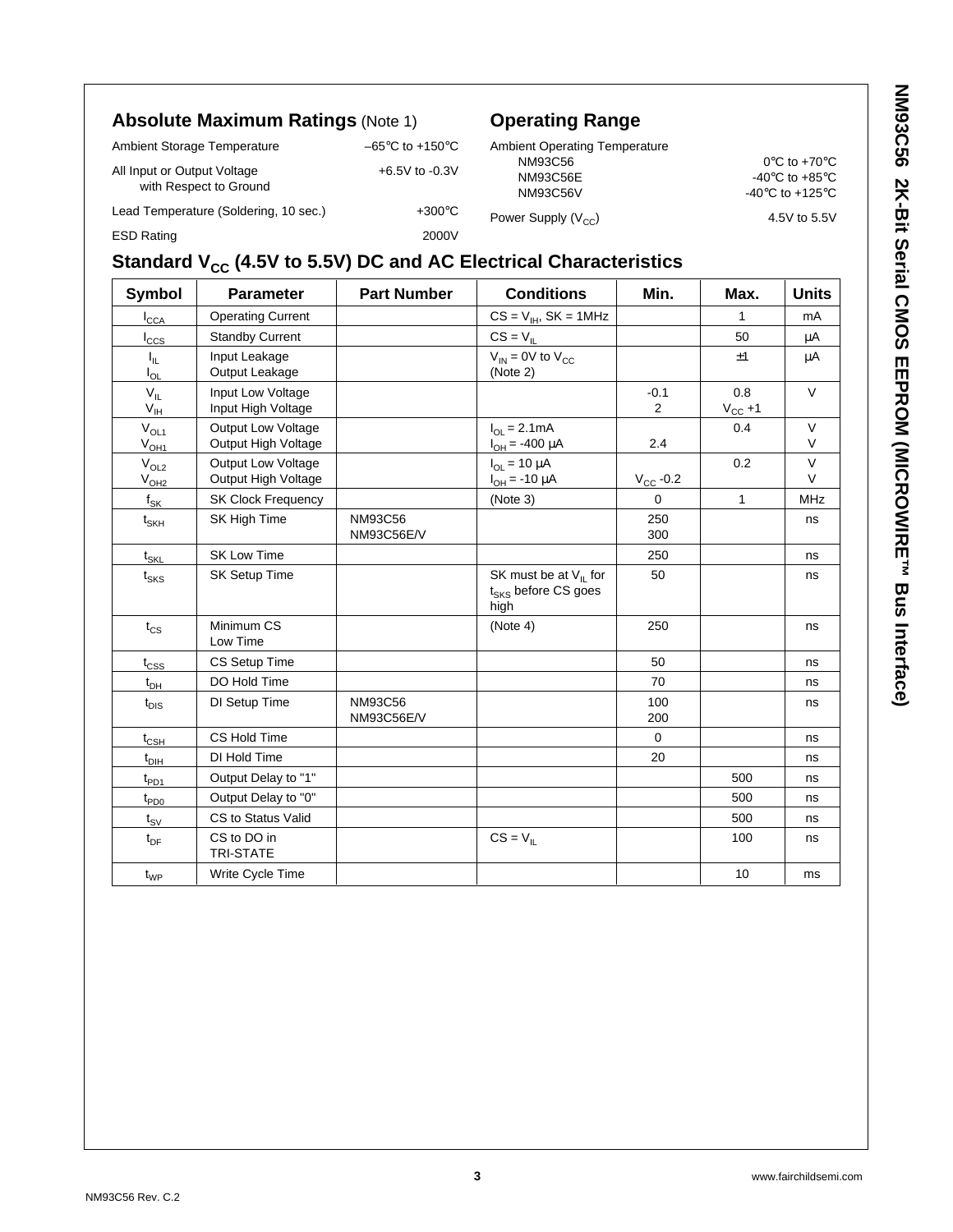## **Absolute Maximum Ratings** (Note 1)

Lead Temperature (Soldering, 10 sec.) +300°C ESD Rating 2000V

Ambient Storage Temperature –65°C to +150°C

All Input or Output Voltage  $+6.5V$  to -0.3V with Respect to Ground

## **Operating Range**

| <b>Ambient Operating Temperature</b> |                                                       |
|--------------------------------------|-------------------------------------------------------|
| NM93C56L/LZ                          | $0^{\circ}$ C to +70 $^{\circ}$ C                     |
| NM93C56LE/LZE                        | -40 $\mathrm{^{\circ}C}$ to +85 $\mathrm{^{\circ}C}$  |
| NM93C56LV/LZV                        | -40 $\mathrm{^{\circ}C}$ to +125 $\mathrm{^{\circ}C}$ |
| Power Supply $(V_{CC})$              | 2.7V to 4.5V                                          |

# Low V<sub>CC</sub> (2.7V to 4.5V) DC and AC Electrical Characteristics

| <b>Symbol</b>                 | <b>Parameter</b>                                 | <b>Part Number</b> | <b>Conditions</b><br>Min.                                             |                               | Max.                          | <b>Units</b>     |
|-------------------------------|--------------------------------------------------|--------------------|-----------------------------------------------------------------------|-------------------------------|-------------------------------|------------------|
| $I_{\text{CCA}}$              | <b>Operating Current</b>                         |                    | $CS = V_{IH}$ , $SK = 250KHz$                                         |                               | 1                             | mA               |
| $I_{\text{CCS}}$              | <b>Standby Current</b><br>L<br>LZ                |                    | $CS = VII$                                                            |                               | 10<br>1                       | μA<br>μA         |
| $I_{\rm IL}$<br>$I_{OL}$      | Input Leakage<br>Output Leakage                  |                    | $V_{IN}$ = 0V to $V_{CC}$<br>(Note 2)                                 |                               | ±1                            | μA               |
| $V_{IL}$<br>$V_{IH}$          | Input Low Voltage<br>Input High Voltage          |                    |                                                                       | $-0.1$<br>0.8 V <sub>CC</sub> | $0.15 V_{CC}$<br>$V_{CC} + 1$ | $\vee$           |
| $V_{OL}$<br>$V_{OH}$          | <b>Output Low Voltage</b><br>Output High Voltage |                    | $I_{OL} = 10 \mu A$<br>$I_{OH} = -10 \mu A$                           | 0.9 V <sub>CC</sub>           | $0.1 V_{CC}$                  | $\vee$<br>$\vee$ |
| $f_{SK}$                      | <b>SK Clock Frequency</b>                        |                    | (Note 3)                                                              | $\mathbf 0$                   | 250                           | <b>KHz</b>       |
| $\mathfrak{t}_{\mathsf{SKH}}$ | SK High Time                                     |                    |                                                                       | $\mathbf{1}$                  |                               | μs               |
| $t_{\text{SKL}}$              | <b>SK Low Time</b>                               |                    |                                                                       | $\mathbf{1}$                  |                               | μs               |
| $t_{\text{SKS}}$              | SK Setup Time                                    |                    | SK must be at $V_{IL}$ for<br>t <sub>SKS</sub> before CS goes<br>high | 0.2                           |                               | μs               |
| $t_{CS}$                      | Minimum CS<br>Low Time                           |                    | (Note 4)                                                              | $\mathbf{1}$                  |                               | $\mu s$          |
| $t_{\text{CSS}}$              | CS Setup Time                                    |                    |                                                                       | 0.2                           |                               | μs               |
| $t_{DH}$                      | DO Hold Time                                     |                    |                                                                       | 70                            |                               | ns               |
| $t_{\text{DIS}}$              | DI Setup Time                                    |                    |                                                                       | 0.4                           |                               | μs               |
| $t_{CSH}$                     | CS Hold Time                                     |                    |                                                                       | $\Omega$                      |                               | ns               |
| $t_{\text{DH}}$               | DI Hold Time                                     |                    |                                                                       | 0.4                           |                               | $\mu s$          |
| $t_{\mathsf{PD1}}$            | Output Delay to "1"                              |                    |                                                                       |                               | 2                             | $\mu s$          |
| $t_{PDO}$                     | Output Delay to "0"                              |                    |                                                                       |                               | $\overline{2}$                | μs               |
| $t_{\text{SV}}$               | CS to Status Valid                               |                    |                                                                       |                               | 1                             | μs               |
| $t_{DF}$                      | CS to DO in<br><b>TRI-STATE</b>                  |                    | $CS = VII$                                                            |                               | 0.4                           | $\mu s$          |
| $t_{WP}$                      | Write Cycle Time                                 |                    |                                                                       |                               | 15                            | ms               |

## **Capacitance**  $T_A = 25^{\circ}C$ ,  $f = 1$  MHz (Note 5)

| <b>Symbol</b>             | Test                      | Typ | Max | Units |
|---------------------------|---------------------------|-----|-----|-------|
| $\mathsf{C}_\mathsf{OUT}$ | <b>Output Capacitance</b> |     | 5   | рF    |
| ᅛ៲៷                       | Input Capacitance         |     | 5   | p⊦    |

**Note 1**: Stress above those listed under "Absolute Maximum Ratings" may cause permanent damage to the device. This is a stress rating only and functional operation of the device at these or any other conditions above those indicated in the operational sections of the specification is not implied. Exposure to absolute maximum rating conditions for extended periods may affect device reliability.

**Note 2**: Typical leakage values are in the 20nA range.

**Note 3**: The shortest allowable SK clock period = 1/f<sub>sk</sub> (as shown under the f<sub>sk</sub> parameter).<br>Maximum SK clock speed (minimum SK period) is determined by the interaction of several AC<br>parameters statedin the datasheet.W Therefore, it is not allowable to set  $1/f_{SK} = t_{SKHminimum} + t_{SKLminimum}$  for shorter SK cycle time operation.

**Note 4:** CS (Chip Select) must be brought low (to V<sub>IL</sub>) for an interval of t<sub>CS</sub> in order to reset all<br>internal device registers (device reset) prior to beginning another opcode cycle. (This is shown in the<br>opcode diagra

**Note 5**: This parameter is periodically sampled and not 100% tested.

## **AC Test Conditions**

| $V_{\rm CC}$ Range                               | $V_{IL}N_{IH}$<br><b>Input Levels</b> | $V_{\parallel}$ $N_{\parallel}$<br><b>Timing Level</b> | $V_{OL}/V_{OH}$<br><b>Timing Level</b> | $I_{OL}/I_{OH}$                |  |
|--------------------------------------------------|---------------------------------------|--------------------------------------------------------|----------------------------------------|--------------------------------|--|
| 2.7V ≤ $V_{CC}$ ≤ 5.5V                           | .03V/1.8V                             | 1.0V                                                   | 0.8V/1.5V                              | $±10\mu A$                     |  |
| (Extended Voltage Levels)                        |                                       |                                                        |                                        |                                |  |
| $4.5V \leq V_{CC} \leq 5.5V$                     | 0.4V/2.4V                             | 1.0V/2.0V                                              | 0.4V/2.4V                              | $-2.1 \text{mA}/0.4 \text{mA}$ |  |
| (TTL Levels)                                     |                                       |                                                        |                                        |                                |  |
| Output Load: 1 TTL Gate $(C_1 = 100 \text{ pF})$ |                                       |                                                        |                                        |                                |  |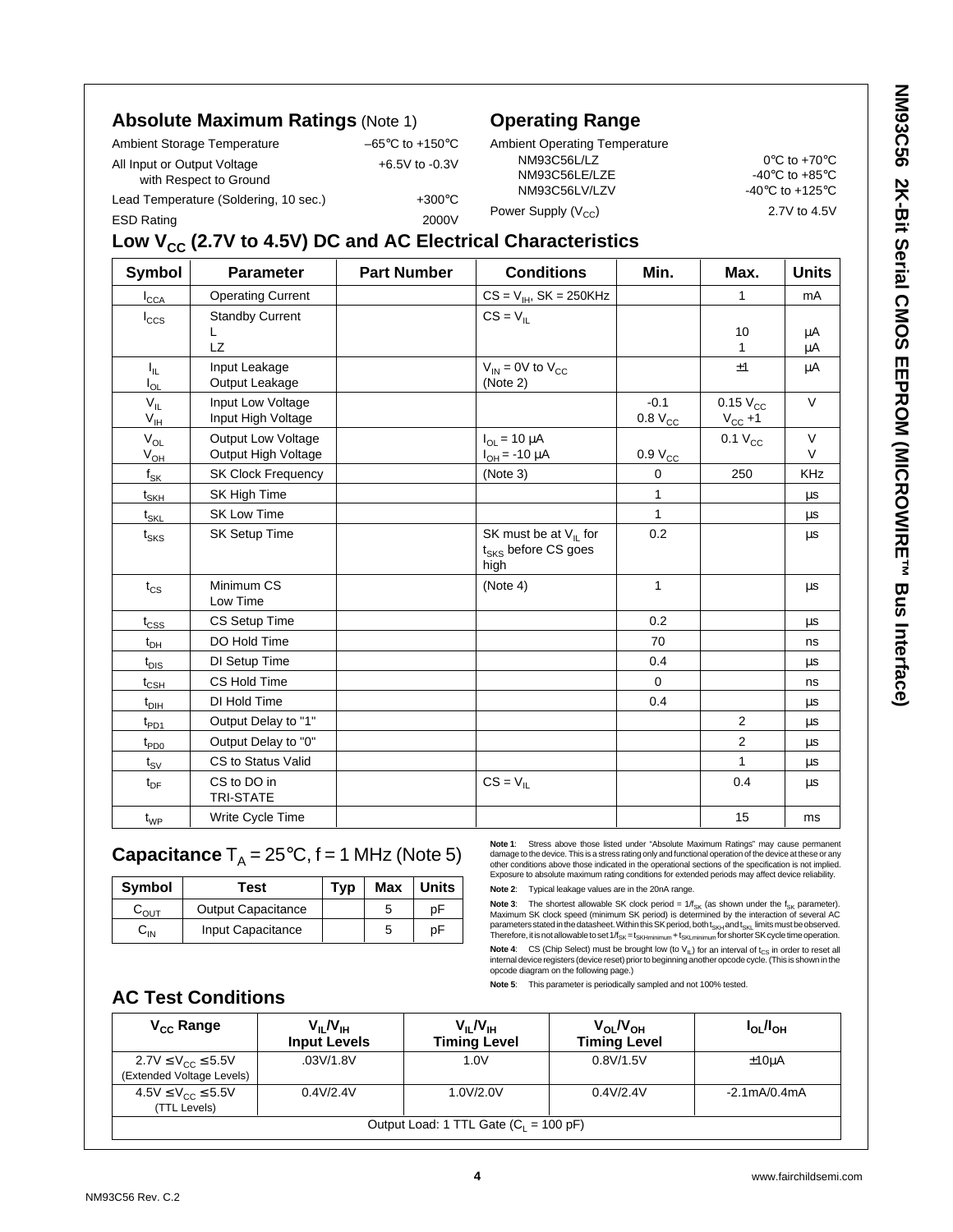# **Functional Description**

The NM93C56 device has 7 instructions as described below. Note that the MSB of any instruction is a "1" and is viewed as a start bit in the interface sequence. The next 10 bits carry the op code and the 8-bit address for register selection.

#### **Read (READ):**

The READ instruction outputs serial data on the D0 pin. After a READ instruction is received, the instruction and address are decoded, followed by data transfer from the selected memory register into a 16-bit serial-out shift register. A dummy bit (logical 0) precedes the 16-bit data output string. Output data changes are initiated by a low to high transition of the SK clock.

#### **Write Enable (WEN):**

When  $V_{CC}$  is applied to the part, it 'powers-up' in the Write Disable (WDS) state. Therefore, all programming modes must be preceded by a Write Enable (WEN) instruction. Once a Write Enable instruction is executed, programming remains enabled until aWrite Disable (WDS) instruction is executed or  $V_{CC}$  is removed from the part.

## **Erase (ERASE):**

The ERASE instruction will program all bits in the specified register to the logical "1" state. CS is brought low following the loading of the last address bit. This falling edge of the CS pin initiates the self-timed programming cycle.

The DO pin indicates the READY/BUSY status of the chip if CS is brought high after a minimum time of  $t_{CS}$ . DO = logical "0" indicates that the register, at the address specified in the instruction, has been erased, and the part is ready for another instruction.

## **Write (WRITE):**

The WRITE instruction is followed by the address and 16 bits of data to be written into the specified address. After the last bit of data is put in the data-in (DI) pin, CS must be brought low before the next rising edge of the SK clock. This falling edge of the CS initiates the self-timed programming cycle. The D0 pin indicates the READY/ BUSY status of the chip if CS is brought high after a minimum of  $t_{CS}$ . D0 = logical 1 indicates that the register at the address specified in the instruction has been written with the data pattern specified in the instruction and the part is ready for another instruction.

#### **Erase All (ERAL):**

The ERAL instruction will simultaneously program all registers in the memory array and set each bit to the logical "1" state. The Erase All cycle is identical to the ERASE cycle except for the different opcode. As in the ERASE mode, the DO pin indicates the READY/ BUSY status of the chip if CS is brought high after the  $t_{CS}$  interval.

#### **Write All (WRALL):**

The WRALL instruction will simultaneously program all registers with the data pattern specified in the instruction. As in the WRITE mode, the DO pin indicates the READY/BUSY status of the chip if CS is brought high after the  $t_{CS}$  interval.

## **Write Disable (WDS):**

To protect against accidental data disturb, the WDS instruction disables all programming modes and should follow all programming operations. Execution of a READ instruction is independent of both the WEN and WDS instructions.

**Note:** The Fairchild CMOS EEPROMs do not require an "ERASE" or "ERASE ALL" operation prior to the "WRITE" and "WRITE ALL" instructions. The "ERASE" and "ERASE ALL" instructions are included to maintain compatibility with earlier technology EEPROMs.

| <b>Instruction</b> | <b>SB</b> | Op. Code | <b>Address</b> | Data                            | <b>Comments</b>                                    |
|--------------------|-----------|----------|----------------|---------------------------------|----------------------------------------------------|
| <b>READ</b>        |           | 10       | A7-A0          |                                 | Reads data stored in memory, at specified address. |
| <b>WEN</b>         |           | 00       | 11xxxxxx       |                                 | Write enable must precede all programming modes.   |
| ERASE              |           | 11       | A7-A0          |                                 | Erase selected register.                           |
| <b>WRITE</b>       |           | 01       | A7-A0          | D <sub>15</sub> -D <sub>0</sub> | Writes selected register.                          |
| ERAL               |           | 00       | 10xxxxxx       |                                 | Erases all registers.                              |
| WRALL              |           | 00       | 01xxxxxx       | D <sub>15</sub> -D <sub>0</sub> | Writes all registers.                              |
| <b>WDS</b>         |           | 00       | 00xxxxxx       |                                 | Disables all programming instructions.             |

## **Instruction Set for the NM93C56**

**Note:** A7 is "don't care" bit, but must be included in the address string.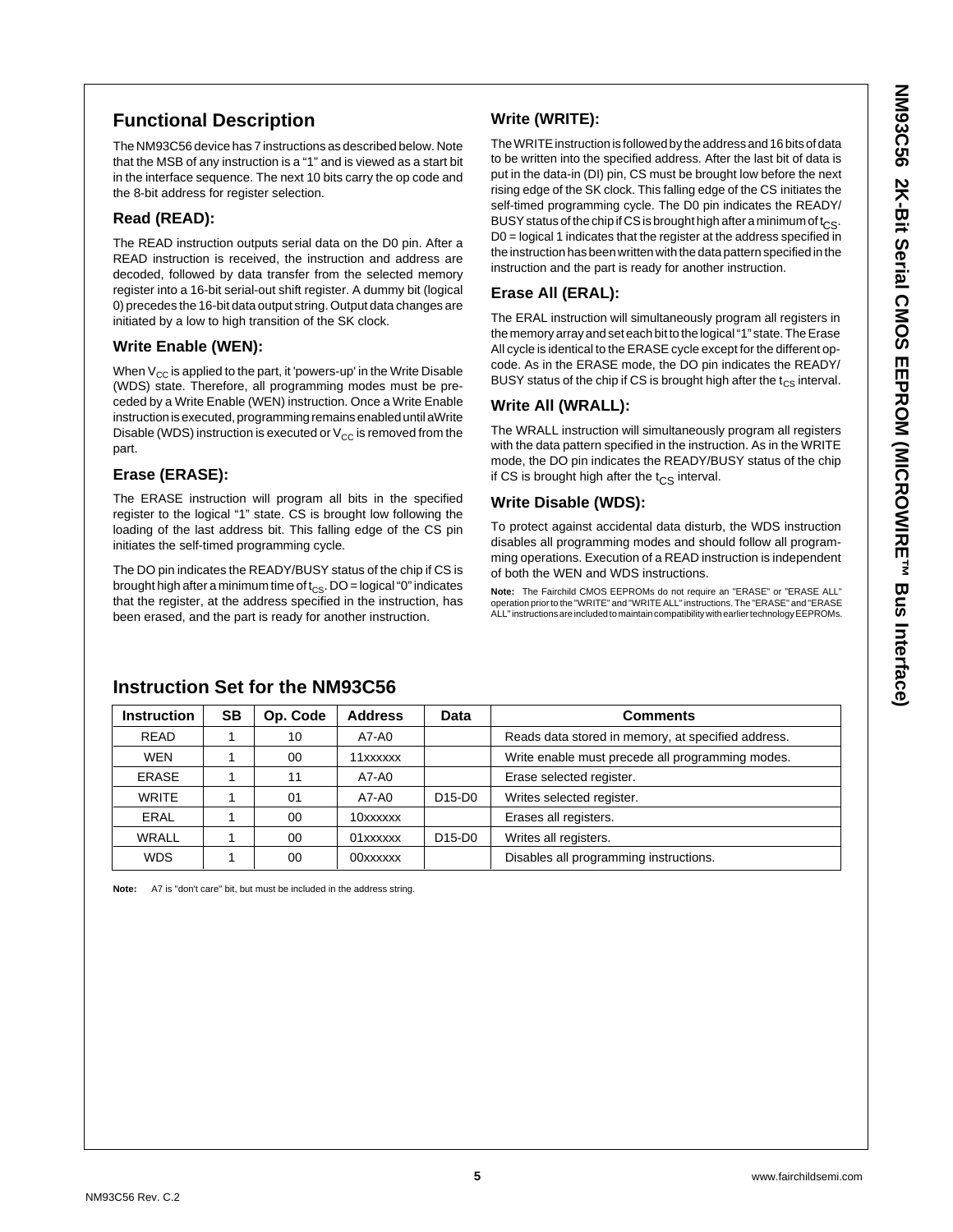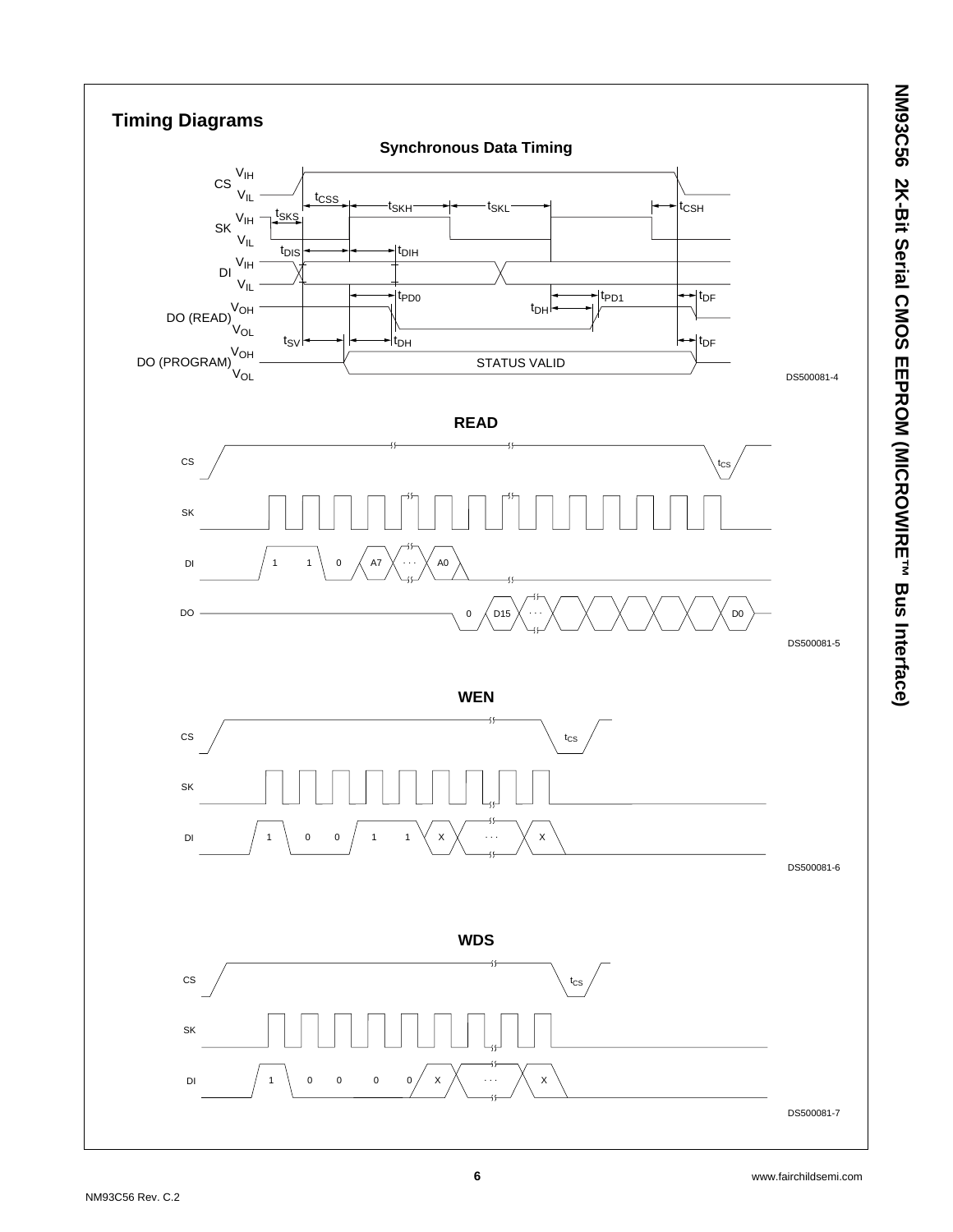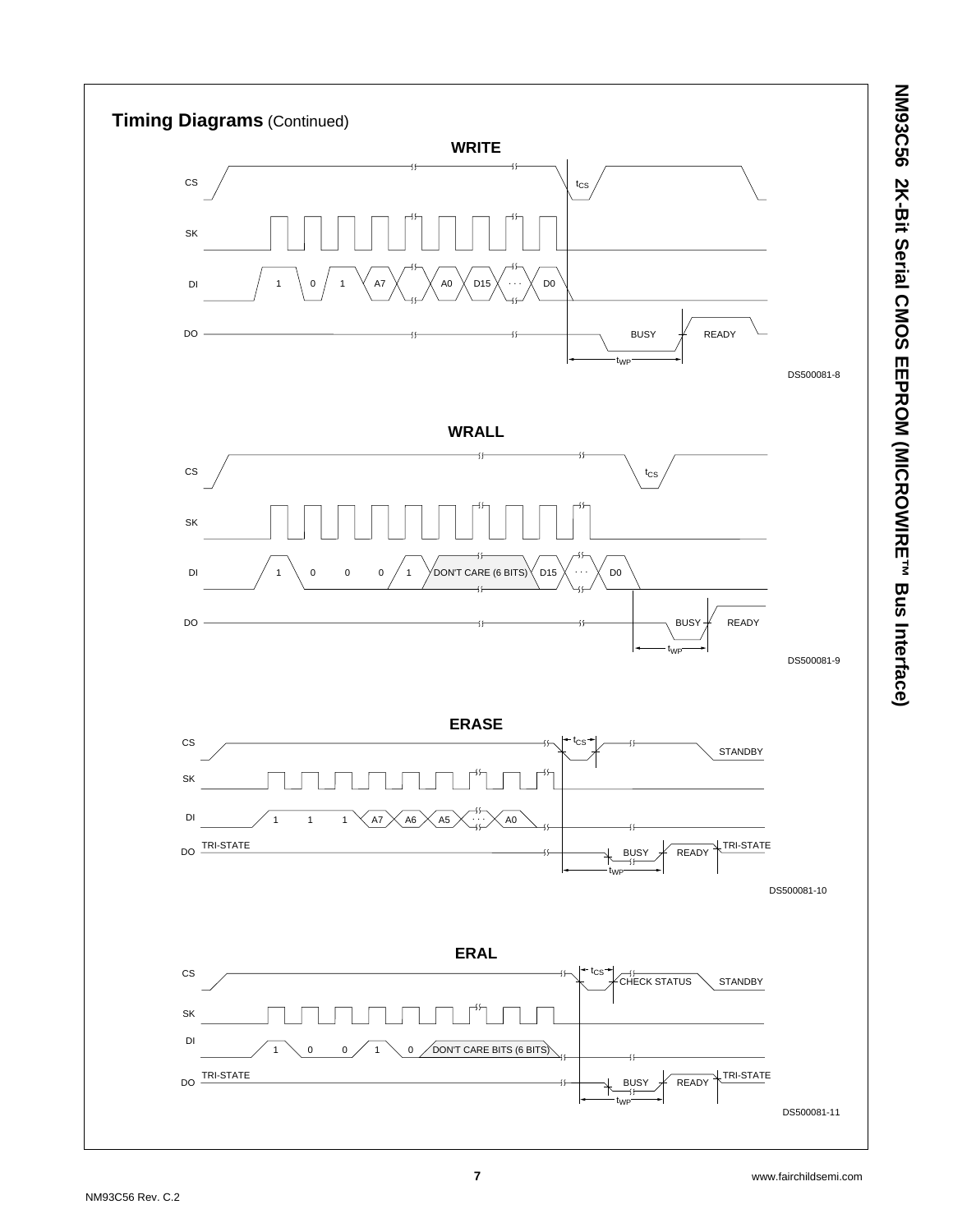